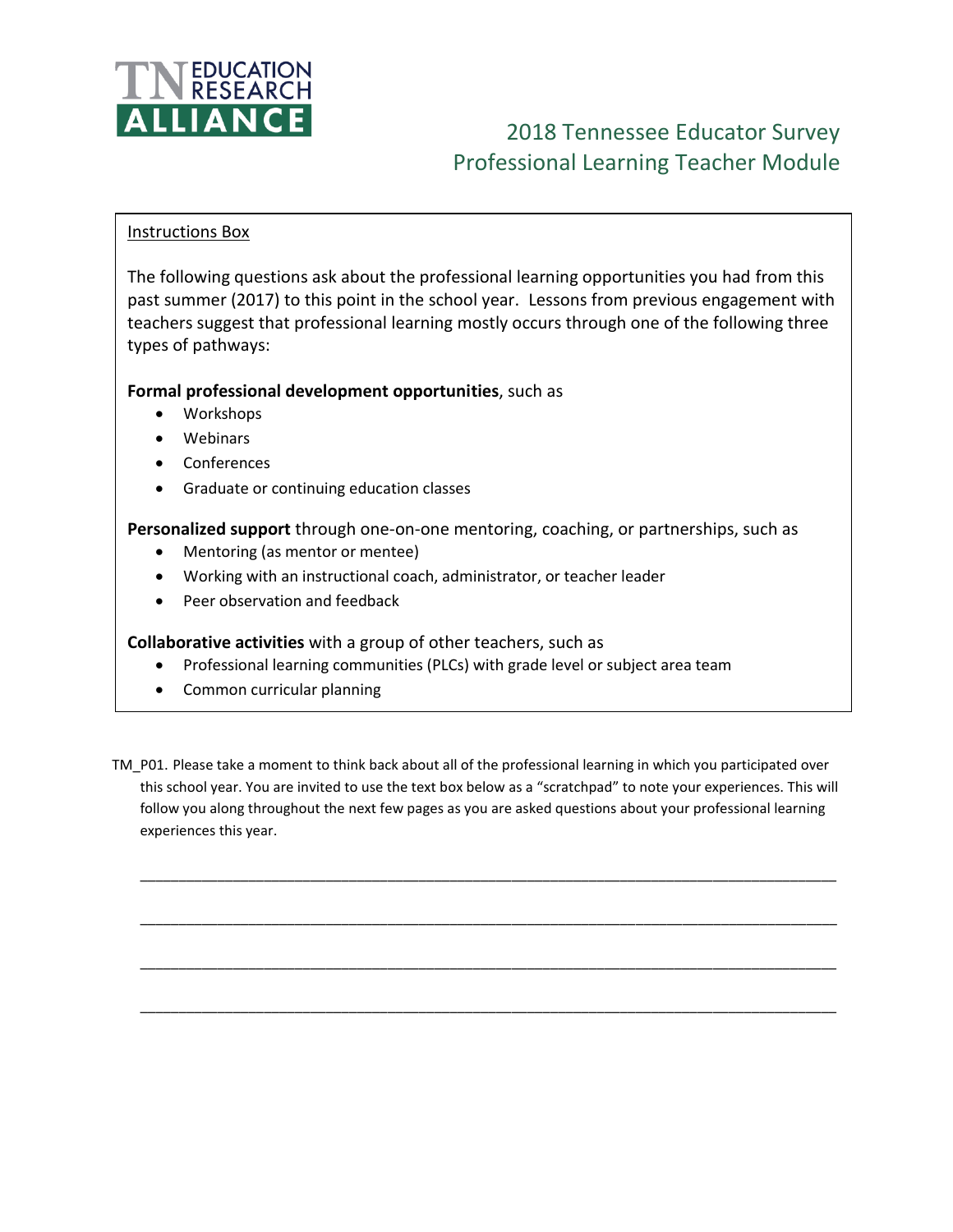# 2018 Educator Survey 2

TM\_P02. Since summer 2017, about how much time have you spent engaging in the following types of professional learning?

|               |                                                                                                                                   | None this | $1 - 10$       | $11 - 20$ | $21 - 40$ | More    |
|---------------|-----------------------------------------------------------------------------------------------------------------------------------|-----------|----------------|-----------|-----------|---------|
|               |                                                                                                                                   | year      | hours          | hours     | hours     | than 40 |
|               |                                                                                                                                   |           |                |           |           | hours   |
| а.            | Formal professional<br>development opportunities (e.g.<br>workshops, webinars,<br>conferences, or classes) (Select<br>one option) |           | $\mathfrak z$  | 3         | 4         | 5       |
| b.            | Personalized support through<br>one-on-one mentoring, coaching,<br>or partnerships (Select one<br>option)                         |           | $\mathfrak{p}$ | 3         | 4         | 5       |
| $C_{\bullet}$ | Collaborative activities with a<br>group of other teachers (e.g.<br>PLCs, grade level teams) (Select<br>one option)               |           | 2              | 3         | 4         | 5       |

#### **WORKSHOP QUESTIONS**

[Teachers will skip these questions if TM\_P02a = 0% of "Workshops, webinars, seminars, conferences, or classes you attended" =  $0$  in Q02]

*We would first like to ask you about any formal professional development sessions you attended during this year (e.g. workshops, webinars, seminars, conferences, or classes) you attended during the past year (including summer 2017).*

TM\_P03. During the current school year, how often did you participate in the following types of professional learning activities?

|    |                                                                                                                                                                                                           | Not this<br>year | Once or<br>Twice a<br>Semester | About<br>Once a<br>Month | Two or<br>Three<br>Times a<br>Month | Once a<br>Week or<br>More |
|----|-----------------------------------------------------------------------------------------------------------------------------------------------------------------------------------------------------------|------------------|--------------------------------|--------------------------|-------------------------------------|---------------------------|
| a. | Whole-district professional development<br>sessions (i.e., most or all teachers in my<br>district participated) (Select one option)                                                                       | 1                | $\overline{2}$                 | 3                        | 4                                   | 5                         |
| b. | Whole-school professional development<br>(i.e., most or all teachers in my school<br>participated) (Select one option)                                                                                    | 1                | $\overline{2}$                 | 3                        | 4                                   | 5                         |
| c. | Professional development sessions for my<br>grade-level or subject-area team (Select<br>one option)                                                                                                       | 1                | $\overline{2}$                 | 3                        | 4                                   | 5                         |
| d. | Professional development sessions or<br>training that I selected (e.g., elective<br>professional development, online<br>trainings, conferences, graduate or<br>continuing coursework) (Select one option) | 1                | $\mathfrak{p}$                 | 3                        | 4                                   | 5                         |







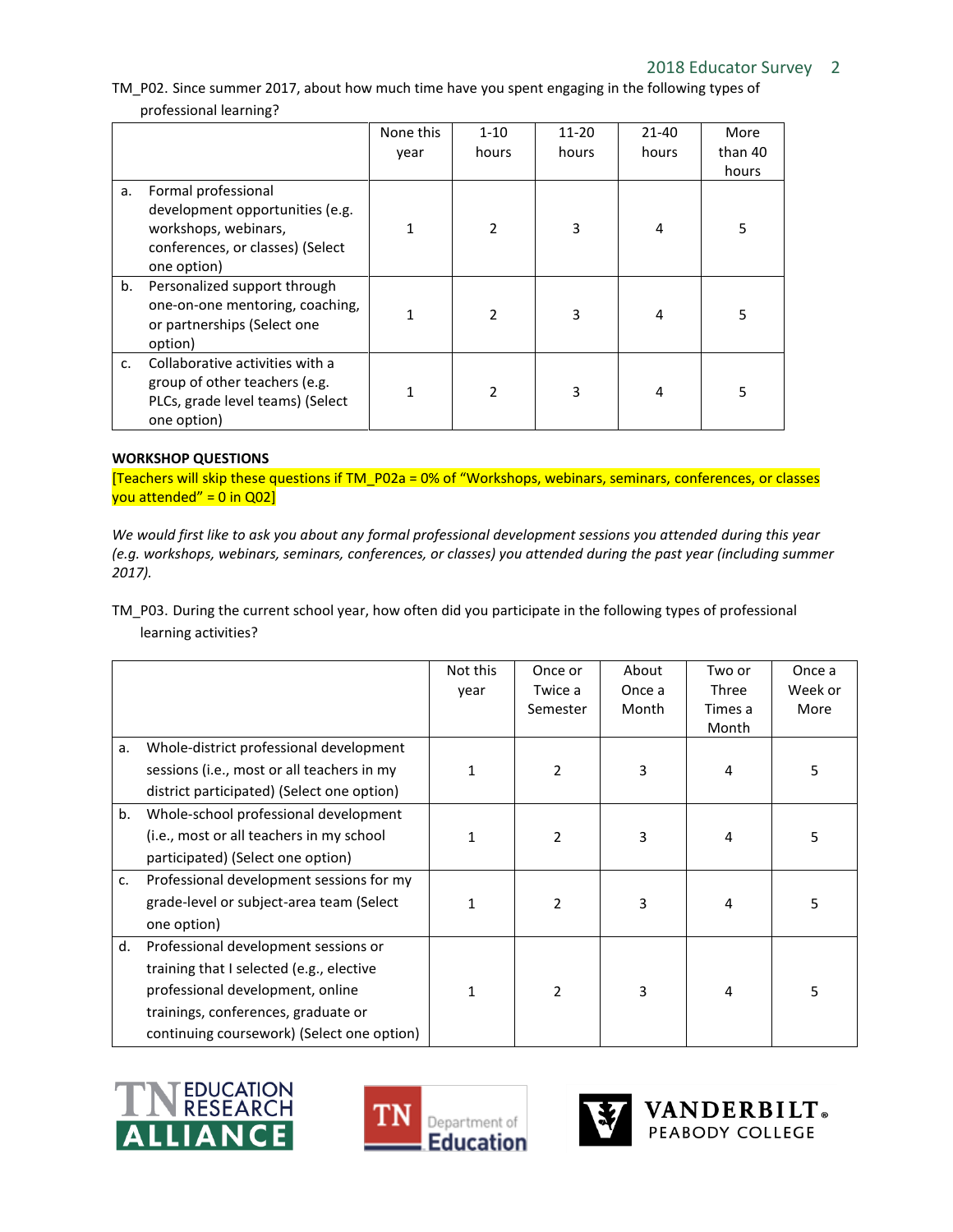TM\_P04. To what extent were the following professional development activities helpful when you were making decisions about the teaching activities or strategies used in your classroom? POPULATE WITH PREVIOUS ITEMS  $in >0$ 

|    |                                                                                                                                                                                                           | Not<br>Helpful | Helped<br>Me a<br>Little Bit | Helped<br>Me Some | Helped<br>Me A Lot |
|----|-----------------------------------------------------------------------------------------------------------------------------------------------------------------------------------------------------------|----------------|------------------------------|-------------------|--------------------|
| a. | Whole-district professional development<br>sessions (i.e., most or all teachers in my<br>district participated) (Select one option)                                                                       | 1              | $\overline{2}$               | 3                 | 4                  |
| b. | Whole-school professional development<br>(i.e., most or all teachers in my school<br>participated) (Select one option)                                                                                    | 1              | $\overline{2}$               | 3                 | 4                  |
| c. | Professional development sessions for my<br>grade-level or subject-area team (Select<br>one option)                                                                                                       | 1              | $\mathcal{P}$                | 3                 | 4                  |
| d. | Professional development sessions or<br>training that I selected (e.g., elective<br>professional development, online<br>trainings, conferences, graduate or<br>continuing coursework) (Select one option) | 1              | $\mathfrak{p}$               | 3                 | 4                  |

- TM\_P05. Think back to the formal professional development sessions you attended during the 2017-2018 year. Which options below best represent the areas of focus for these sessions? (Select up to Three) [Randomize responses]
	- a. Coordinating instructional activities (pacing, curriculum guides, etc.)
	- b. Coordinating non-instructional activities (planning family nights, field trips, etc.)
	- c. General instructional strategies and practices (e.g., questioning, wait-time, differentiation)
	- d. Content-specific instruction (e.g., reading, biology, math, etc.)
	- e. Preparing students to take state assessments
	- f. Analyzing and interpreting student data
	- g. Classroom management and student behavior
	- h. Meeting the needs of all learners (e.g., English learners and students with disabilities)
	- i. Covering curriculum or standards within my class
	- j. Other (Please Specify):
- TM\_P06. Think back about all of the formal professional development sessions you attended during the 2017-18 year. To what extent did you choose them yourself versus having them chosen by someone else?
	- a. Never chose myself
	- b. Chose myself in a few cases
	- c. Chose myself some of the time
	- d. Chose myself most of the time
	- e. Always chose myself





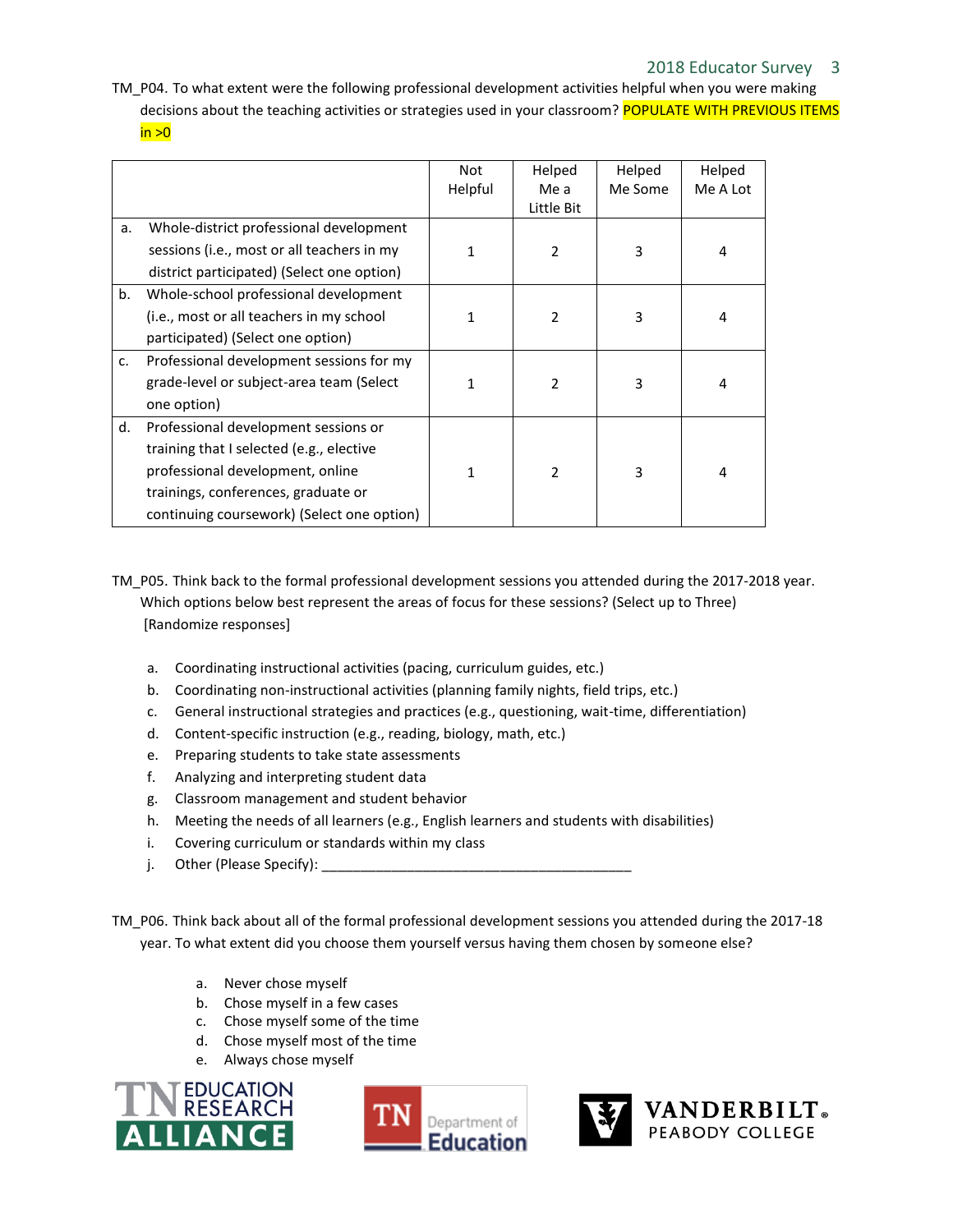#### **ONE-ON-ONE RELATIONSHIPS**

[Teachers will skip these questions if TM\_P02 b=0] % of "Ongoing one-on-one relationships you had with others"=0 in Q02]

*We would now like to ask you any personalized support through one-on-one mentorship or partnerships you participated in during this year (e.g., mentoring, coaching, peer-to-peer observation/partnership, or working with an administrator or instructional leader).*

TM\_P07. INTELLIMATRIX During the 2017-18 year, how often have you met with another educator to participate in the following types of one-on-one professional relationships?

|    |                                            | Not this | Once or        | About  | Two or  | Once a  |
|----|--------------------------------------------|----------|----------------|--------|---------|---------|
|    |                                            | year     | Twice          | Once a | Three   | Week or |
|    |                                            |          |                | Month  | Times a | More    |
|    |                                            |          |                |        | Month   |         |
| a. | Mentoring program specifically for new     |          |                |        |         |         |
|    | teachers (as mentor or mentee) (Select     |          | $\overline{2}$ | 3      | 4       | 5       |
|    | one option)                                |          |                |        |         |         |
| b. | Mentoring program based on a teacher       |          |                |        |         |         |
|    | improvement plan (as mentor or mentee)     |          | $\mathcal{P}$  | 3      | 4       | 5       |
|    | (Select one option)                        |          |                |        |         |         |
| c. | Peer observation/feedback program in       |          |                |        |         |         |
|    | which teachers observe and provide         |          | $\mathcal{P}$  | 3      | 4       | 5       |
|    | feedback to each other (Select one option) |          |                |        |         |         |
| d. | An informal partnership in which I sought  |          |                |        |         |         |
|    | out another teacher to work on a           |          | $\mathcal{P}$  | 3      | 4       | 5       |
|    | particular issue (Select one option)       |          |                |        |         |         |
| e. | Working with an instructional coach,       |          |                |        |         |         |
|    | administrator, or teacher leader to        |          | $\mathfrak{p}$ |        |         | 5       |
|    | improve my teaching (Select one option)    |          |                |        |         |         |

TM\_P08. To what extent were these one-on-one relationships helpful when you were making decisions about the teaching activities or strategies used in your classroom?

|    |                                            | Not Helpful | Helped Me a | Helped Me | Helped Me A |
|----|--------------------------------------------|-------------|-------------|-----------|-------------|
|    |                                            |             | Little Bit  | Some      | Lot         |
| a. | Mentoring program specifically for new     |             |             |           |             |
|    | teachers (as mentor or mentee) (Select     |             |             | 3         | 4           |
|    | one option)                                |             |             |           |             |
| b. | Mentoring program based on a teacher       |             |             |           |             |
|    | improvement plan (as mentor or mentee)     |             |             | 3         | 4           |
|    | (Select one option)                        |             |             |           |             |
| c. | Peer observation/feedback program in       |             |             |           |             |
|    | which teachers observe and provide         |             |             |           |             |
|    | feedback to each other (Select one option) |             |             |           |             |







**VANDERBILT**.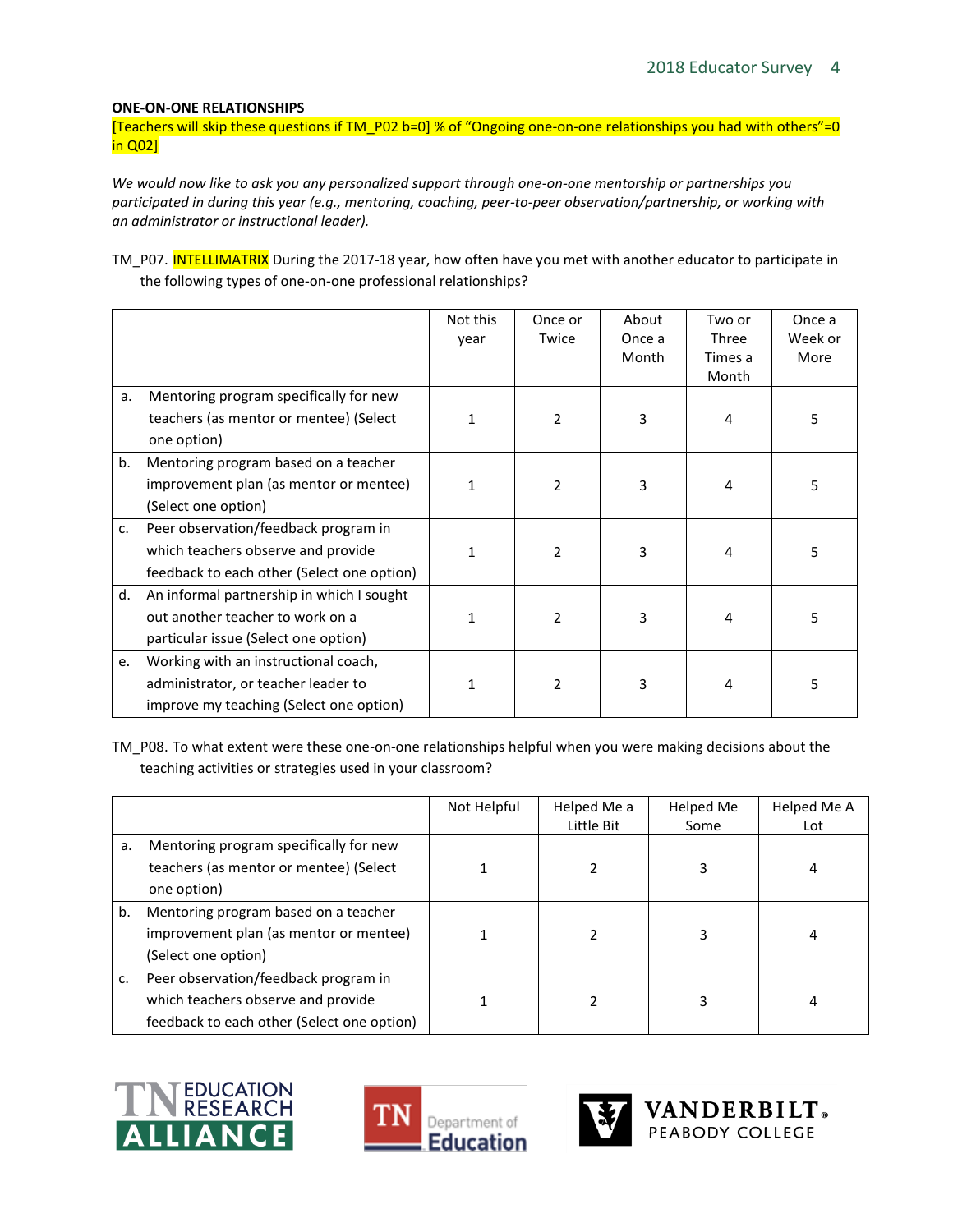| d. | An informal partnership in which I sought |  |  |
|----|-------------------------------------------|--|--|
|    | out another teacher to work on a          |  |  |
|    | particular issue (Select one option)      |  |  |
|    | Working with an instructional coach,      |  |  |
|    | administrator, or teacher leader to       |  |  |
|    | improve my teaching (Select one option)   |  |  |

TM\_P09. (Taken if TM\_P08a is not "Not this year") Which of the following best describes your role in the mentoring program specifically for new teachers?

- a. I have more of a mentorship role within the partnership.
- b. I have more of a mentee role within the partnership.
- c. Our partnership is an equal one.

TM\_P10. (Taken if TM\_P08b is not "Not this year") Which of the following best describes your role in the mentoring program based on a teacher improvement plan?

- a. I have more of a mentorship role within the partnership.
- b. I have more of a mentee role within the partnership.
- c. Our partnership is an equal one.

#### **TEACHER COLLABORATION QUESTIONS**

[Teachers will skip these questions if TM\_P02 c =0] % of "Ongoing conversations or collaborative activities with other teachers" =  $0$  in Q02]

*We would now like to ask you about any collaborative activities with a group of other teachers that you have participated in during this year. (e.g. professional learning communities, common curricular planning).*

|                                | TM P11. During the 2017-18 year, how often did you meet with each type of collaborative team? POPULATE WITH |  |
|--------------------------------|-------------------------------------------------------------------------------------------------------------|--|
| <b>PREVIOUS ITEMS in &gt;0</b> |                                                                                                             |  |

|    |                                                                                                      | Never | Once or<br>Twice<br>A<br>Semester | About<br>Once a<br>Month | Two or<br>Three<br>Times a<br>Month | Once a<br>Week or<br>More |
|----|------------------------------------------------------------------------------------------------------|-------|-----------------------------------|--------------------------|-------------------------------------|---------------------------|
| a. | Grade level team (e.g., fourth grade team<br>or ninth grade academy) (Select one<br>option)          |       | $\overline{2}$                    | 3                        | 4                                   | 5                         |
| b. | Subject area team (e.g., science<br>department or literacy PLC) (Select one<br>option)               |       | $\overline{2}$                    | 3                        | 4                                   | 5                         |
| c. | Topical group like one focused on<br>technology or multiculturalism (Select one<br>option)           |       | $\overline{2}$                    | 3                        | 4                                   | 5                         |
| d. | Informal group of teachers that gathers to<br>address different areas of need (Select one<br>option) |       | $\overline{2}$                    | 3                        | 4                                   | 5                         |





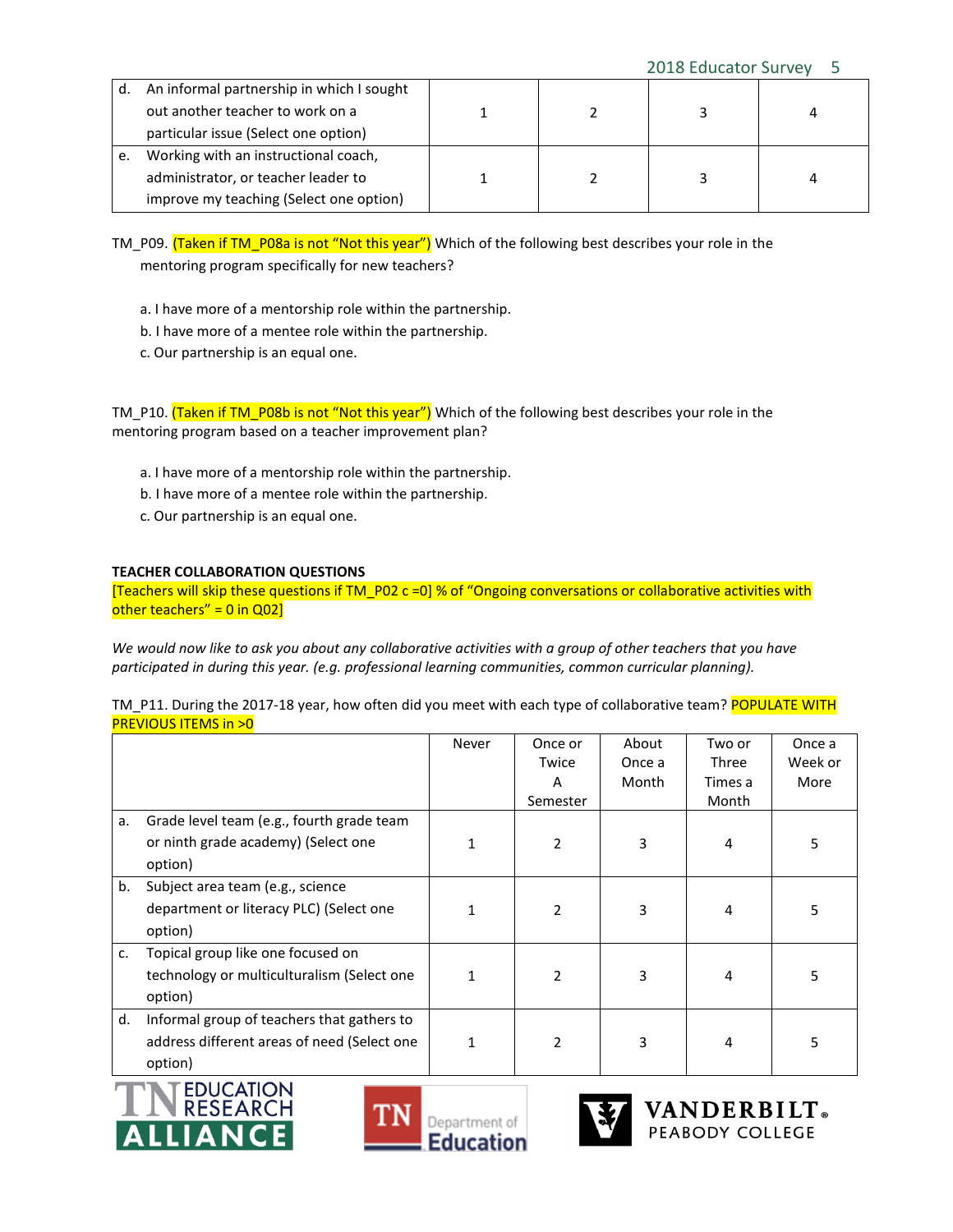|    |                                                                                                      | Not Helpful | Helped Me a | Helped Me | Helped Me A |
|----|------------------------------------------------------------------------------------------------------|-------------|-------------|-----------|-------------|
|    |                                                                                                      |             | Little Bit  | Some      | Lot         |
| a. | Grade level team (e.g., fourth grade team<br>or ninth grade academy) (Select one<br>option)          |             |             | 3         |             |
| b. | Subject area team (e.g., science<br>department or literacy PLC) (Select one<br>option)               |             |             | 3         |             |
| c. | Topical group like one focused on<br>technology or multiculturalism (Select one<br>option)           |             |             | 3         |             |
| d. | Informal group of teachers that gathers to<br>address different areas of need (Select one<br>option) |             |             | 3         |             |

TM\_P12. To what extent was collaborating with these teams helpful when you were making decisions about the teaching activities or strategies used in your classroom?

TM\_P13. Who determines what occurs during your collaborative time? What percentage of the activities were determined by the following people? (Number Entry) Please make sure that your combined responses add up to 100%.

- a. \_\_\_\_% Participating teachers
- b. \_\_\_\_% Designated leaders
- c. \_\_\_\_% A school administrator and/or district leaders Total (must add to 100%)

TM\_P14. Think back to the collaborative time that you have spent with other teachers during the current school year. Which options below best represent the areas of focus for these interactions? (Select up to Three) [Randomize responses]

- a. Coordinating instructional activities (pacing, curriculum guides, etc.)
- b. Coordinating non-instructional activities (planning family nights, field trips, etc.)
- c. General instructional strategies and practices (e.g., questioning, wait-time, differentiation)
- d. Content-specific instruction (e.g., reading, biology, math, etc.)
- e. Preparing students to take state assessments
- f. Analyzing and interpreting student data
- g. Classroom management and student behavior
- h. Meeting the needs of all learners (e.g., English learners and students with disabilities)
- i. Covering curriculum or standards within my class
- j. Discussing the needs of individual students
- k. Other (Please Specify): \_\_\_\_\_\_\_\_\_\_\_\_\_\_\_\_\_\_\_\_\_\_\_\_\_\_\_\_\_\_\_\_\_\_\_\_\_\_\_\_